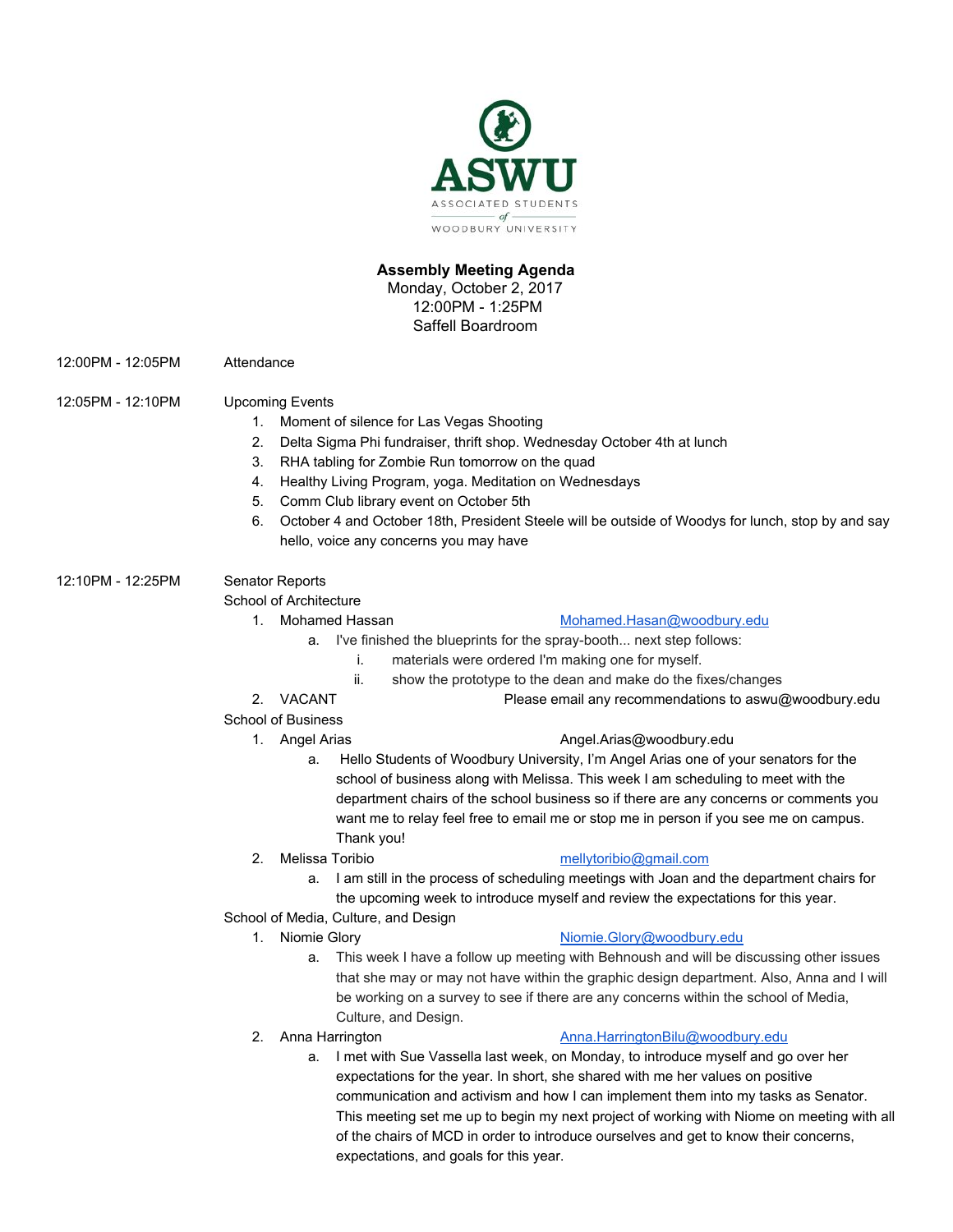College of Liberal Arts

# 3. Akeima Young [akeimayoung@hotmail.com](mailto:akeimayoung@hotmail.com)

- a. For my first week as senator for the college of liberal arts, I set up a meeting with our college's dean. I also attended my first ASWU meeting,where I was given an overview of my responsibilities.
- 
- 4. VACANT Please email any recommendations to aswu@woodbury.edu

12:25PM - 12:40PM Executive Board Reports

### 1. Alexandra Holguin, President [alex.holguin@woodbury.edu](mailto:alex.holguin@woodbury.edu)

- a. We recently had a meeting with the President and the Meeting Topics were as follows:
	- i. Updates on current projects including: student lounge space, coffee vending machine, volleyball net, commuting possibilities, events block, and fall voting to increase the student life fee.
	- ii. We also discussed the possibility of the greeks throwing a formal dance every year through OAC to provide Greek unity since Greek Council is currently inactive. If the greeks are interested in doing something such as this please speak with Autumn.
	- iii. We discussed possible committees the student body can serve on which he will be getting back to us about.
	- iv. We also suggested to the President to still consider AC possibilities in SH, more water stations throughout campus, and adding furniture throughout campus to invoke lounge spaces.
	- v. Lastly we suggested to the President that he come to Woodys more often to be accessible to students. Thus, he will be at lunch October 4th and 18th to say hello and hear any concerns you may have. We will also have a comment box that way you can leave a comment as well if you don't feel comfortable talking to him yourself.
- b. Tuition Break Down Flyer
	- i. I am hoping to provide an updated tuition break down flyer in the near future but I am waiting for David LaChina to get back to me.
- c. I am working with IT and have a meeting with them tomorrow to vote this fall to be effective in the spring of increasing the student life fee from \$100 to \$125
	- i. This failed last year due to the confusion of voting so we lowered the amount and are hoping to try again.
	- ii. The president suggested this change so we would like to move forward with it and would like all student organizations help to do this.
	- iii. A fee increase would mean more funding for OAC, CAB, and CLE to get all the things you have all been requesting so much so please voice this to the students that a fee increase will be worth it and help increase campus life.
- 2. William Garcia, Executive VP [william.garcia@woodbury.edu](mailto:william.garcia@woodbury.edu)
	- a. Student emails have been updated to woodbury.edu emails. All communication from ASWU to any student or student organization will be to the woodbury.edu emails so please check the correct emails for information from us
	- b. We have also kicked off with our interns, so expect updates on progress with new projects and new initiatives for this semester
- 3. Bennet Cariaga, VP of Finance [bennet.cariaga@woodbury.edu](mailto:bennet.cariaga@woodbury.edu)

- a. Hi everyone! In the past week, I have been working on finally completing a simple run through of the reconciliation process. If you need something to refer to while reconciling, just look to a presentation that I made for. It should be uploaded in the immediate future to the website. A couple of reminders for you all:
	- i. OAC Contracts I am still waiting for many orgs to complete the revised contract reflecting changes in the OAC Guidelines.
	- ii. Reconciliation I have received the first OAC reconciliation of the semester. Thank you Armenian Student Association! With that being said, the form to fill out reconciliation was easy to understand and complete.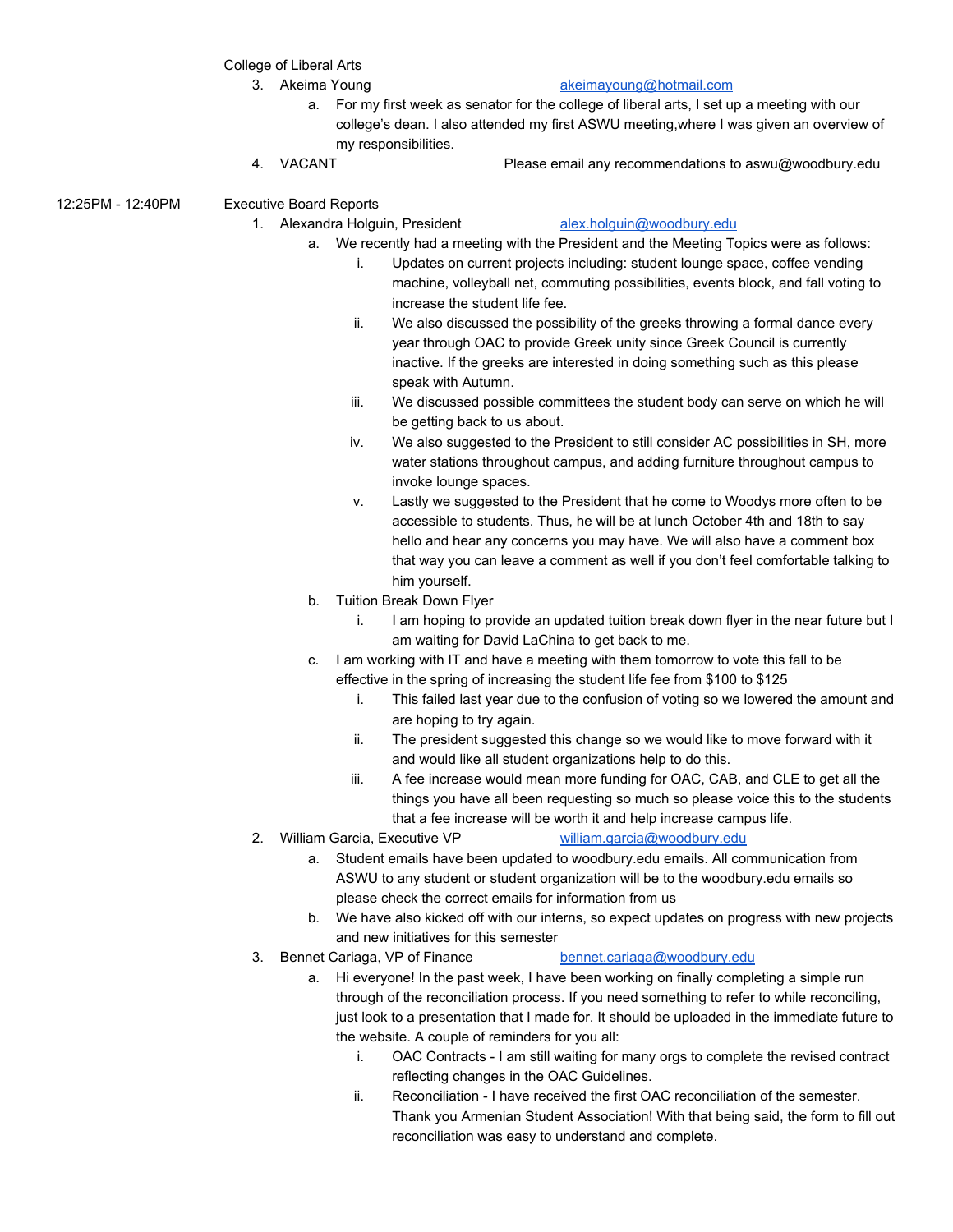- 1. If you still need help with anything, feel free to reach out to me and I will be glad to help. Remember, I am available between 4:30pm - 5:30pm from Tuesday - Thursday in the Design Center, Room D207. I appreciate those of you who have already taken advantage of this time!
- iii. Additional funding If you still want to propose funding for more events, just ask! I am hearing that students want to see more weekend events, since many cannot attend during lunch due to class or other commitments. Remember, events don't always have to be on campus!
- iv. FINES I have been told of and seen many OAC violations, mainly regarding flyers. Normally, there are FINES associated with these violations. We will be reviewing these guidelines after our reports. After today, I will start to enforce FINES on any new violations. The first violation is a \$25 FINE. These FINES will be given for the following, but are not limited to:
	- 1. Late submissions of any sort that are OAC-related
	- 2. Improper marketing placement
	- 3. Improper use of the "Co-Sponsored" stamp
	- 4. Changing event details without prior approval from the ASWU Executive Board
- 4. Marta Huo, VP of Student Orgs [marta.huo@woodbury.edu](mailto:marta.huo@woodbury.edu)

- a. Hello everyone, just to clarify all orgs are encouraged to apply for more OAC events. Any org can reach out to me for programming ideas or for planning help. If you reach out, I will seat down with you and help plan beginning to end step by step. I strongly encourage the following orgs to reach out me. 7500 Club, Behind the Seams, Beta Lambda Chi, Communication Club, and Delta Sigma Phi. Just send me an email with a general idea and we can go from there. You can find my email on the agenda. Thank you
- 5. Adam Ramirez, VP of Marketing [adam.ramirez@woodbury.edu](mailto:adam.ramirez@woodbury.edu)
	- a. Hey everyone, so first thing. I want to clarify FREA and flyer approval. Please do not CC me on FREA's and flyer emails for your events if they are NOT OAC FUNDED (if ASWU did not help contribute to your event, there is no need to CC me on those emails).
	- b. Another reminder, If your event is OAC funded, when you send your flyer for approval to Sarah, CC me, and please make sure it has the "Co-Sponsored by ASWU" stamp on it before emailing it, and the size has to be the appropriate size for the flyer. You can find these Cosponsored stamp templates on aswu.woodbury.edu, under the DOCS&SURVEYS tab, under ORGANIZATION FORMS. Remember, Michelle does not approve flyers anymore, so send them to Sarah. You will be fined if there is no Co-Sponsored stamp on your flyer
	- c. If you make your flyers on Canva, I have tried to upload the Co-sponsored stamp as a JPG on our site but it does not allow for that, so I am allowing that you send me your flyer first as a PDF, so i can add the Co-sponsored stamp on it for you and email it back to you the same day so you can send it to Sarah asap. Leave an appropriate blank space for the stamp on your flyer and just let me know on the email that your're sending it to put the stamp for you. If you don't use Canva, don't send me your flyer for me to put the stamp, I trust you know how to on Illustrator or Photoshop
	- d. Also, to all orgs, please remember you have to send your FREA to your advisor for approval before sending it to Sarah
	- e. The following orgs have flyers/FREA due this week:
		- i. Behind the Seams, write this down Welcome Party: FREA/flyer due 10/04
		- ii. BPWOW/CEO write this down High Tea/Business Etiquette Tea: 10/05
	- f. Some organizations have brought up that ASWU promote their event on social media and on our website. I will definitely be able to do this, as long as your flyer is approved by sarah, then you may email me, and on the subject of the email put - For Social Media
	- g. Also, I talked about open house October 21st, which is a Saturday. Sabrina is open to having orgs table, roughly from 9-12. There is an incentive of \$50 dollars by OAC to your respective accounts if you can table. Once you commit, there is no backing out. Show of hands, who would like to table?
	- h. Last thing, Fines will be enforced after this meeting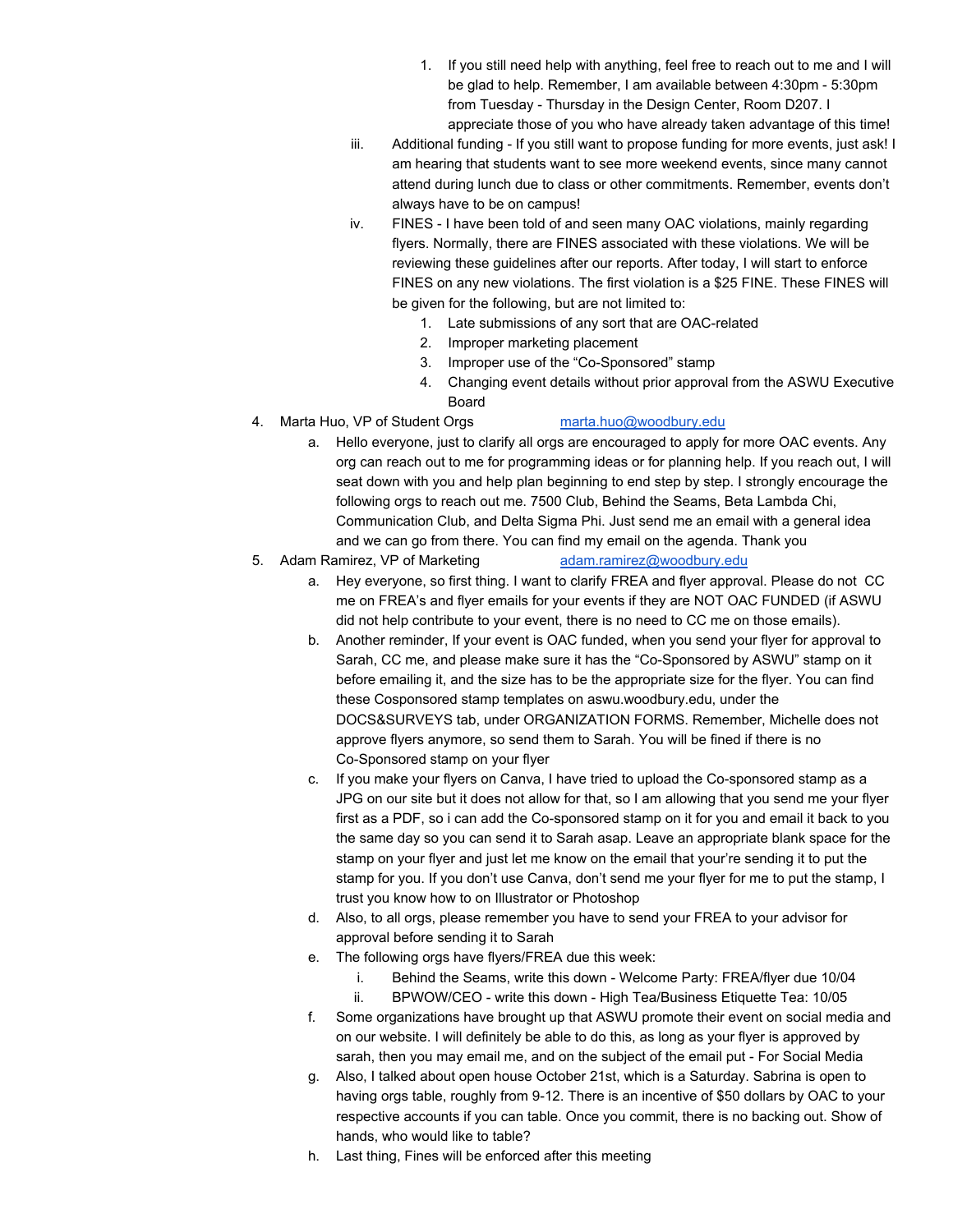- i. Orgs that can for sure attend open house tabling
	- i. RHA
	- ii. Beta Lambda Chi
	- iii. Delta Sigma Phi
- j. Orgs that can possibly attend
	- i. Phi sig
	- ii. AIAS
	- iii. Accounting
	- iv. 7500
	- v. Comm
	- vi. Beta
	- vii. Behind the seams
	- viii. ASA
- 6. Autumn Davis, VP of Student Life [autumn.davis@woodbury.edu](mailto:autumn.davis@woodbury.edu)
	- a. Happy 2nd day of Halloween everyone! It's the best time of the year! CAB will be having spooky events all month for you!
	- b. The main event, our Masquerade Atmosphere will be held on friday, 10/13 from 10pm-1am at Project LA in Hollywood. Tickets are onsale for presale now! \$5 for students, \$10 for non.There will be a bus to take you from campus to the event and back that is also a \$5 charge. Please ask me or Cabbie for ticket info!
	- c. As a part of ASWU's IT themed- Spirit Week; our CAB and ASWU will be having a lot of fun events even though it is a short week- there may even be horror nights tickets involved....
	- d. CAB is also co-sponsoring this year's Zombie Run with RHA which will be held on October 12th at 7pm! Get your teams organized now!
	- e. Finally, thanks to everyone who came out for movie night, even with the tech issues at the start, we hope you had fun, and we're working on getting a better sound system so we can have better ones in the future!

12:40PM - 12:45PM Advisor Report

# 1. Mauro Diaz [mauro.diaz@woodbury.edu](mailto:mauro.diaz@woodbury.edu)

- a. Discover Woodbury- for those who can attend please be sure to and let Mauro know.
- b. Some departments may be requested to be present from department chairs
- c. Starting to get into midterms
	- i. RELAX
	- ii. Drink water, eat, get as much as rest as you can
	- iii. Starting to get students passing out, is starting to happen a little bit more frequently
- d. President lunch on Wednesday, tell other students to talk to him i. Let him know that students want to talk to him
	-

12:45PM - 1:15PM Speaker: Bennet Cariaga, VP of Finance & Adam Ramirez, VP of Marketing

1. OAC

- a. Step by step reconciliation (Formal presentation to be uploaded to ASWU website)
	- i. Step 1: Basic information
	- ii. Step 2: Event coordinator, president and treasurer
	- iii. Step 3: Event analysis
		- 1. Quick review of event (turnout rate, how did it benefit woodbury community, will this event be held again?)
	- iv. Step 4: Final contributions and transfer
	- v. Step 5: Upload all required documentation
		- 1. Need copies of receipts, transfer forms, reconciliation, and transactions with the business office
- b. Co sponsor stamps size and paper size
	- i. 1"x2" on 5"x7"
	- ii. 3"x1.5" on 8.5"x11"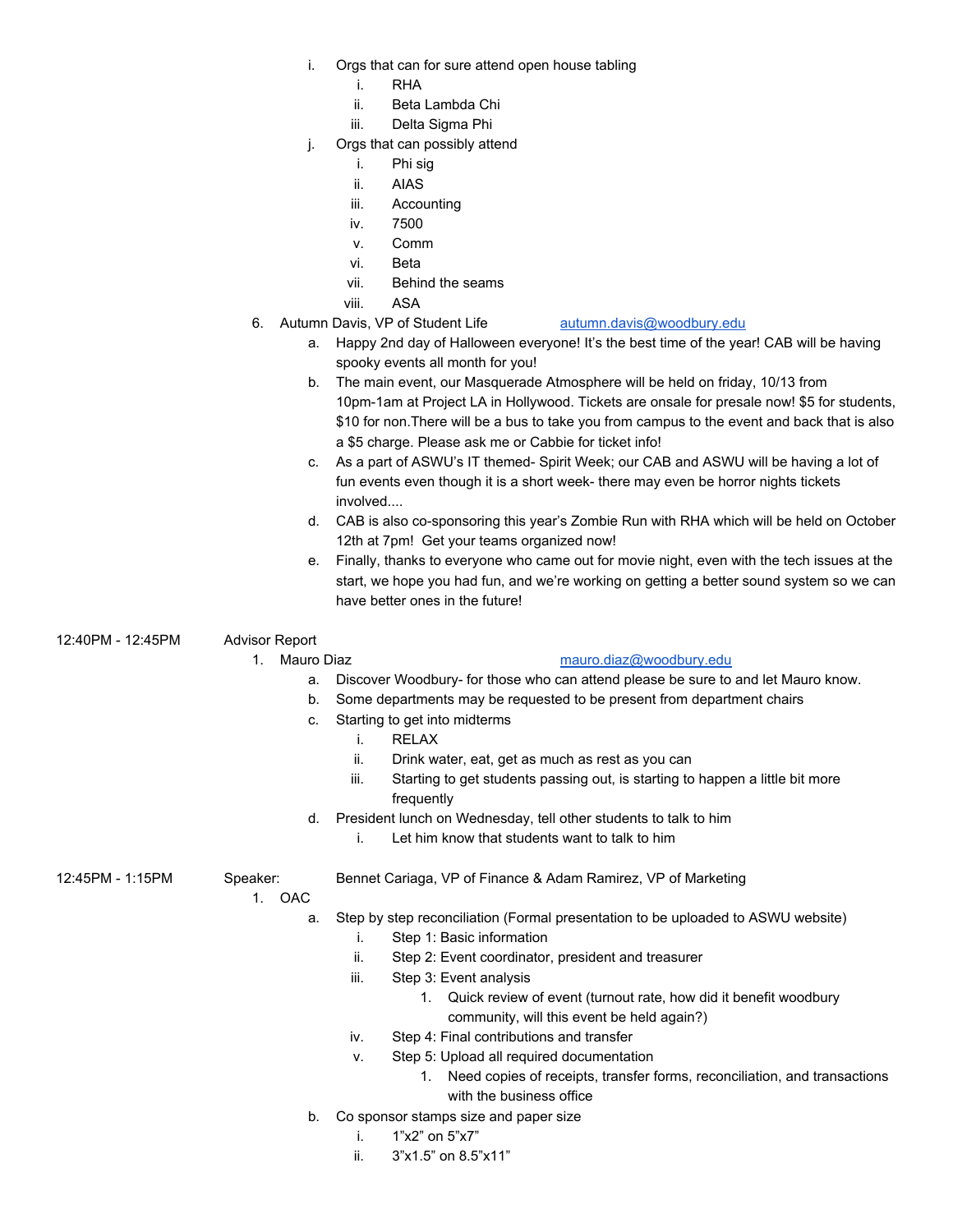- iii. 2"x4" on 11"x17"
- iv. 3"x6" on 24"x36"
	- 1. PDFs are on ASWU website under the docs and surveys tab
	- 2. Forms available on website that are needed for orgs in regards to hosting events
- c. PLEASE REVIEW YOUR ANSWERS
	- i. Filling out this form does not help if there is incorrect information given to the VP of Finance
- d. Once done, VP of finance will review form and send a confirmation email to the organization
	- i. Will send an email with the necessary links for reconciliation and helpful tools for reconciliation (spreadsheet with events, dates, and due dates)
- e. You have 10 days to complete form after your event
	- i. Will be on ASWU website
	- ii. If not done in 10 days, your org will be put on hold
- 2. Flyers
	- a. Have seen improper sizes for stamps
	- b. Posted in places that are not allowed
	- c. Flyers with changed information that was not approved by ASWU such as date or time changes
	- d. Fines will be enforced, today is the last warning
	- e. All approved flyers with co sponsored stamps will be sent to Adam to check
- 3. CHECK YOUR SPELLING
- 1:15PM 1:25PM Open Forum
	- - 1. For future meetings without a speaker what topics of discussion would you like to have
			- a. Have a topic of discussion for each meeting: quick workshops
				- i. How we do events
				- ii. Woodbury organization's culture
			- b. Can have conversations regarding issues on campus
		- 2. Can we please get reusable cups at woodys its the law that any food establishment must give water for free but having to pay for the 15 cents for the cup does not make it free and there are no reusable cups provided to avoid that fee. Can we please have cups at woodys so we can can get water as we are suppose to especially for commuter students that do not have a meal plan. Thank you.
			- a. Mauro will look into this
		- 3. Why aren't organization flyers being promoted on the website or on Instagram? I think it would be a good way to get more promotion especially since the vp of marketing is already being attached whenever we await approval.
			- a. Email Adam if you would like your flyer posted
		- 4. Please create an easy link to get to the virtual comment box on moodle or any other place where students can find out about it easier. Also I am very concerned at night when walking on campus parking lot, it is too dark.
			- a. Have anonymous concerns on portal
			- b. We do not have control over moodle
			- c. Problems on starfish
		- 5. I've noticed my parking pass doesn't stick to my window. I've also noticed I am not the only one with this issue. The previous parking passes ticked fine was a budget cut made to our over priced parking passes?
			- a. Talked to John Lewis
			- b. Has been addressed, will hopefully have more to say about this next meeting
		- 6. No reports next week for senators due to no meeting